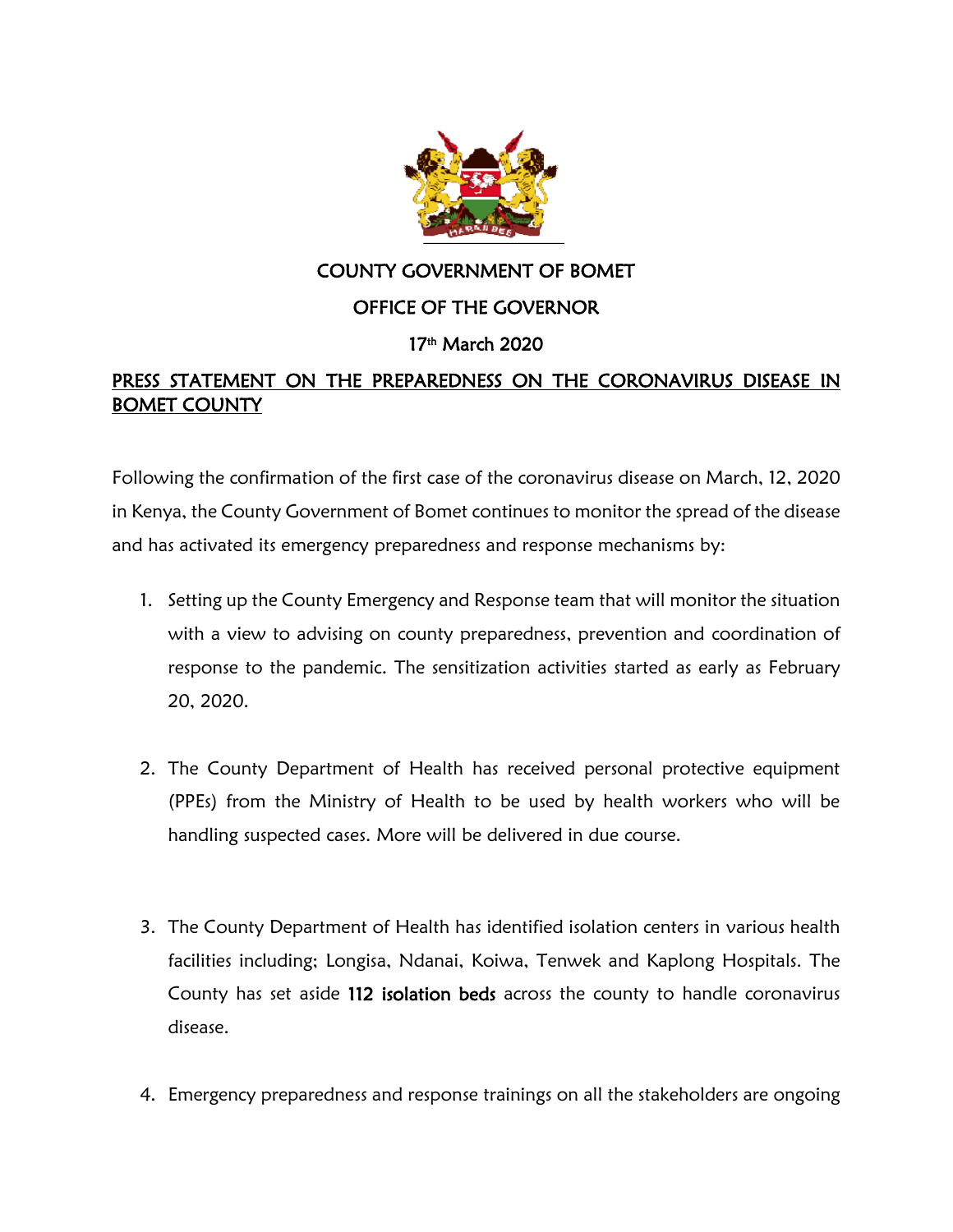5. The County Emergency and Response team has conducted sensitization and simulations with the County and Subcounty Health Management Teams across the County. All the hotel staff working in the main hotels in the County have also been sensitized on the pandemic.

In line with the President's directives on precautional measures to minimize the spread of Coronavirus disease, on March 15, 2020, I hereby issue the following advisories;

- 1. Avoid congestions and public gatherings.
- 2. All open-air market places have been suspended for the next thirty days.
- 3. All recreational facilities such as night clubs and bars are hereby closed for the next thirty days. Restaurants and hotels are advised to strictly adhere to public health guidelines.
- 4. Visits by members of the public to the county government offices are suspended for the next 30 days. However, the County Government will continue offering critical and essential services for instance, Security, Health, Water, Disaster, Finance, Agriculture and Livestock.
- 5. All public participation, ward meetings and ward visits are hereby suspended.
- 6. Hawking of food is now prohibited.
- 7. Shaking of hands and hugging are discouraged. Maintain a social distance of at least 3 meters from one other.
- 8. Residents are advised to wash hands thoroughly with soap and running water or use sanitizers.